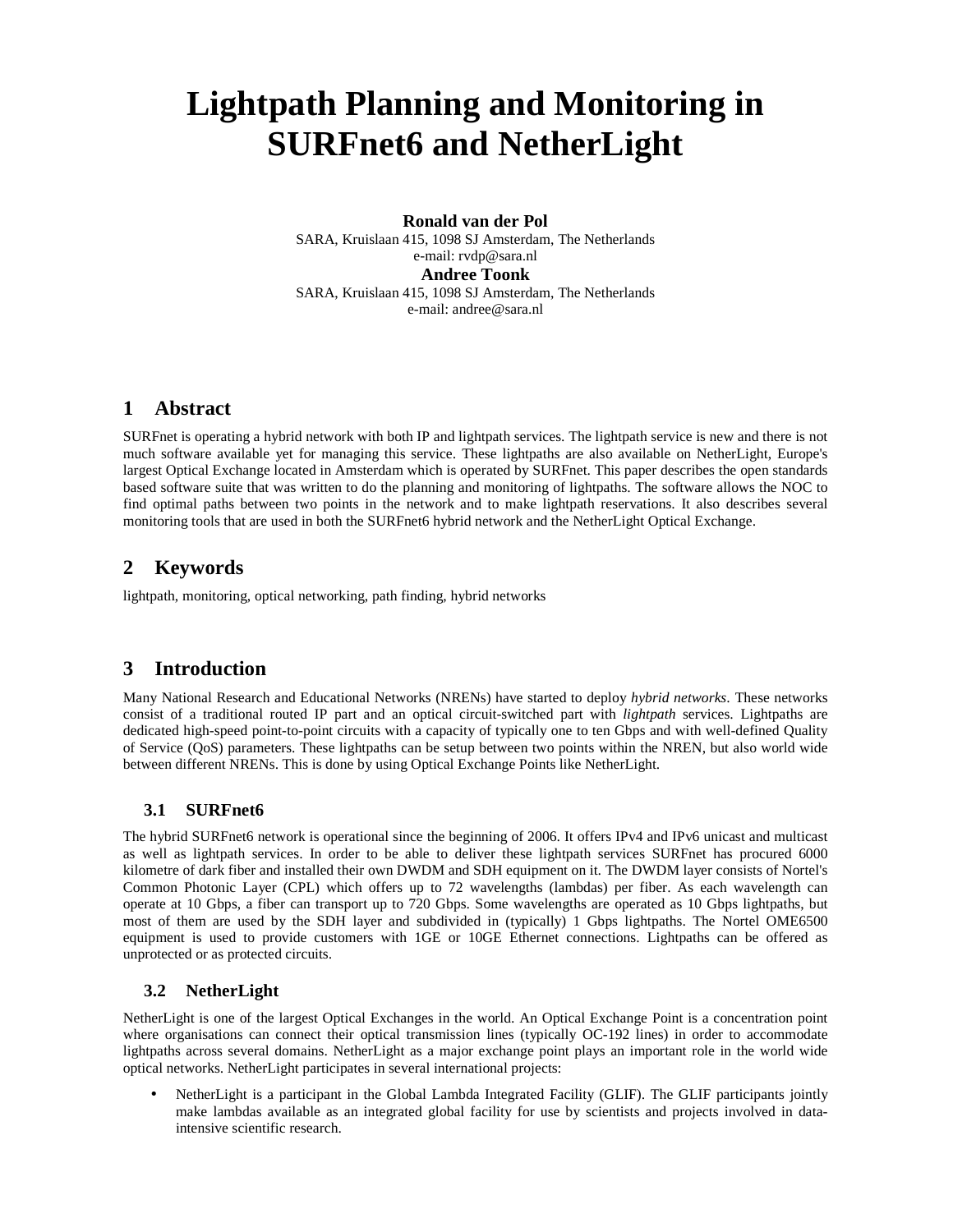• NetherLight is also a partner in GLORIAD (Global Ring Network for Advanced Applications and Development), which has built an optical ring around the globe.

## **4 Network Management in Optical Networks**

Hybrid networks have opened a new territory for most NRENs as they are now also responsible for planning and monitoring the DWDM infrastructure and the lightpath services on it. Existing network management tools have several shortcomings. Typically, they monitor individual network equipment only. Equipment failure and interface outages are shown, but usually there is no link to the services that are affected by the fault. However, this is exactly what is needed for lightpath monitoring. A fault in the network has to be correlated to the lightpaths. Ideally, this correlation is automatically retrieved from the network. In order to accomplish this, for each lightpath the network elements and interfaces used must be determined automatically.

This has lead to the following requirements for the lightpath monitoring software:

- overview of the status all lightpaths
- mapping between lightpath and fiber spans (used to determine impact of planned work and fiber cuts)
- autoconfiguration, autodiscovery
- open, standards based

When planning a new lightpath the topology of the network as well as information about the available timeslots is needed. Usually, all links in the network will also have a metric to prefer certain links above other links. A constrained based shortest path first algorithm can then be used to find a path through the network.

## **5 Architecture**

The software suite consists of several building blocks (see figure 1). SARA's TL1 Toolkit is used to extract the current configuration information from the network equipment. This information is stored in the Network State Database. The information that is retrieved from the network elements is also used to automatically generate a description of the network. These modules are used by the Planning and Monitoring Server and the information is made available via web services.



Figure 1 Planning and Monitoring Software Architecture

#### **5.1 TL1 Toolkit**

The TL1 Toolkit [1] is a Perl Module written by SARA and provides an easy interface to TL1 based equipment. It hides the sometimes complex and difficult to understand TL1 commands and output from the user. The TL1 Toolkit offers a high level Perl API, which allows a user to very easy execute TL1 commands on any TL1 capable device. The TL1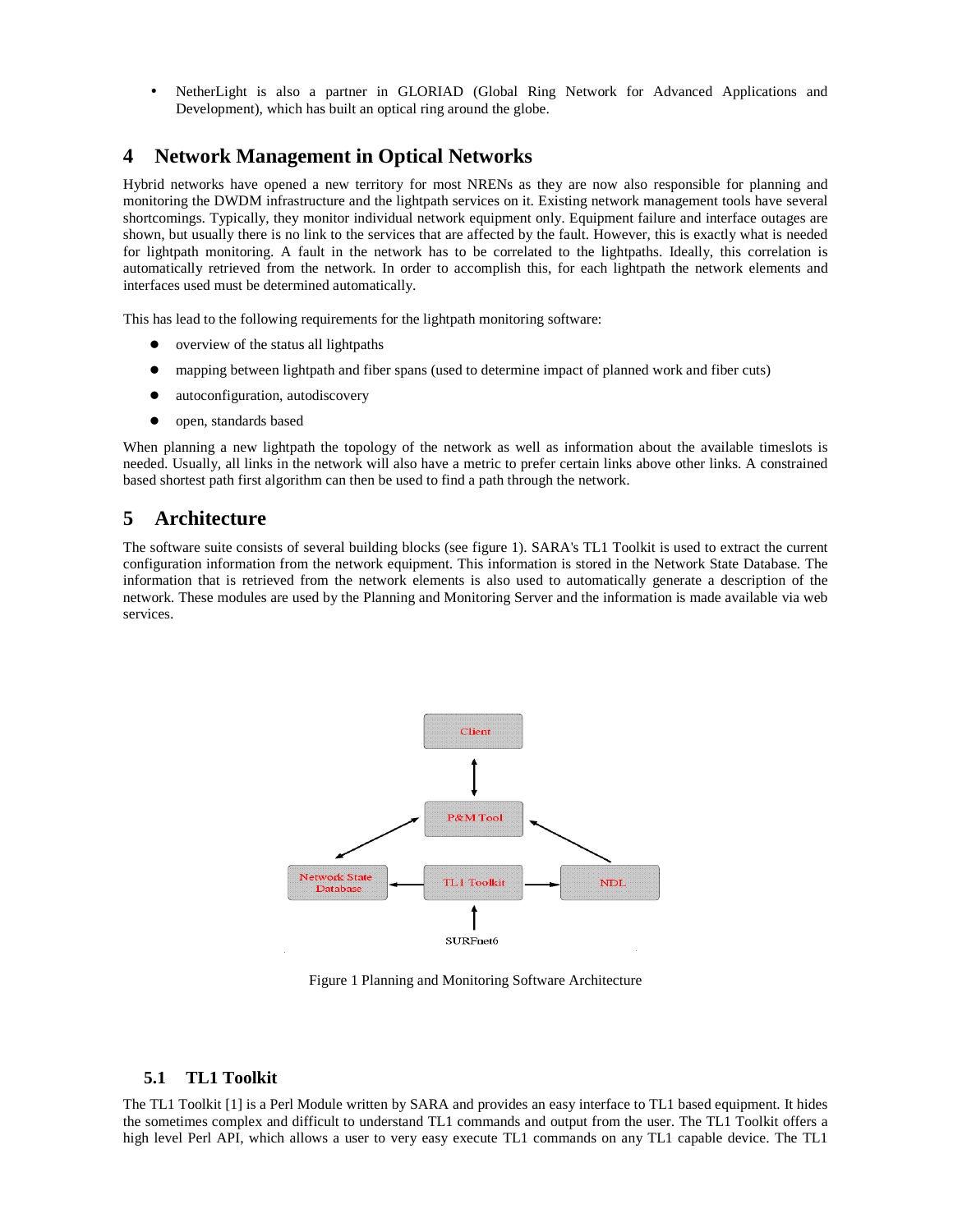Toolkit will interpret the TL1 output and return this output in a Perl data structures. This allows a network operator to write different kinds of scripts and make use of the TL1 capabilities of the network device without having to worry about the exact syntax.

The TL1 Toolkit offers a set of pre-defined functions which can be used to for example retrieve all the current alarms of a network element, or to retrieve all the crossconnects on a network element. These functions support different types of equipment from different vendors. The output is returned in a standardized data structure, this means that the user does not need to worry about the different forms of output and parsing logic. Currently there are several predefined functions for Nortel CPL (DWDM), Nortel OME6500, Nortel HDXc and the Cisco ONS15454. The TL1 Toolkit has also been tested with Nortel OM5200 and Adva equipment. Multiple demonstration applications have been written such as a TL1 MRTG plugin, a TL1 to SNMP trap script and a TL1 nagios plugin.

#### **5.2 Network Description Language**

The Network Description Language (NDL) framework is being developed by the University of Amsterdam [2]. It is a formal description of a network and is based on RDF (Resource Description Format), which is a semantic web technique. The planning and monitoring software uses an NDL file as input to determine the topology and properties of the network. The NDL file describes which network elements are in the network, what kind of interfaces this network element has and some specific properties about the interfaces. This information is used by the planning and monitoring software to get a detailed description of the network and also to construct the network graph.

The NDL file is generated from information that is retrieved from the network elements by using the TL1 Toolkit and an NDL Perl library [3]. The NDL generator script retrieves information such as the inventory and the SDH Section Trace. This is used to determine the neighbours of an interface in the network element. Section Trace is a feature in the SDH and SONET protocol stack, which allows you to send a string in the overhead bytes. This string is used to represent the neighbouring interface. Once all this information is available it can be combined and eventually be used to create an NDL file. Currently the SURFnet6 NDL file consists of approximately 5000 lines of generated NDL lines.

In figure 2, part of an NDL file is shown. The device part describes the device name and which interfaces are in the device. Next there is the description of all the interfaces in the device. This contains the encapsulation and the capacity of the interface. If the encapsulation type is *sonet*, then there is also a connectedTo definition that describes the neighbour.

```
<ndl:Device rdf:about="#Lls001a_ome01"> 
      <ndl:name>Lls001a_ome01</ndl:name> 
      <ndl:locatedAt rdf:resource="#SURFnet6"/> 
      <ndl:hasInterface rdf:resource="#Lls001a_ome01:9/1"/> 
</ndl:Device> 
<ndl:Interface rdf:about="#Lls001a_ome01:9/1"> 
      <ndl:name>Lls001a_ome01:9/1</ndl:name> 
      <ndl:connectedTo rdf:resource="#Zl001a_ome01:5/1"/>
      <ndl:capacity rdf:resource="#OC192"/> 
      <ndl:encapsulation rdf:resource="#SONET"/> 
</ndl:Interface> 
<ndl:Device rdf:about="#Zl001a_ome01"> 
      <ndl:name>Zl001a_ome01</ndl:name> 
      <ndl:locatedAt rdf:resource="#SURFnet6"/> 
       <ndl:hasInterface rdf:resource="#Zl001a_ome01:1/1"/> 
      <ndl:hasInterface rdf:resource="#Zl001a_ome01:5/1"/> 
</ndl:Device> 
<ndl:Interface rdf:about="#Zl001a_ome01:5/1"> 
      <ndl:name>Zl001a_ome01:5/1</ndl:name> 
      <ndl:connectedTo rdf:resource="#Lls001a_ome01:9/1"/> 
       <ndl:capacity rdf:resource="#OC192"/> 
      <ndl:encapsulation rdf:resource="#SONET"/> 
</ndl:Interface>
```
Figure 2 Example NDL description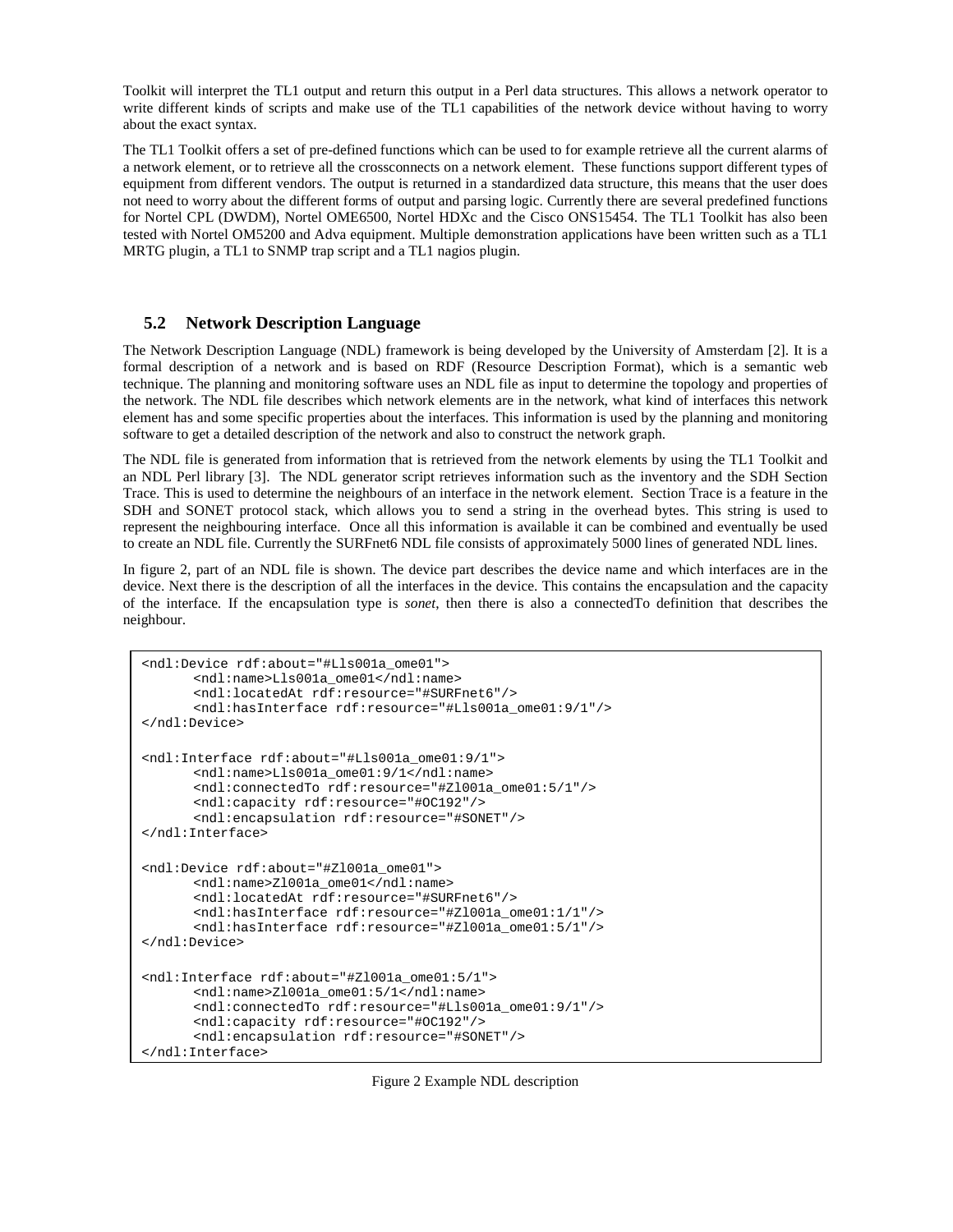#### **5.3 Network State Database**

The Network State Database is used to store information about the network, like crossconnects and alarm information. A crossconnect consists of an incoming and outgoing interface (and a switchmate for protected lightpaths) as well as the associated timeslot information. This information is periodically retrieved from the network elements using the TL1 Toolkit and is stored in the Network State Database. The same principal is used for alarm information. This is necessary in order to determine the operational state of the network which is used by the monitoring software. Lightpath reservations are also stored in the Network State Database.

The Network State Database also contains state information about the DWDM layer. Information about how different wavelengths are routed over the all-optical backbone is periodically retrieved and stored in the database. This information provides the necessary data for generating Shared Risk Link Groups (SRLG). This is important information for planning protected lightpaths.

The Network State Database is currently implemented by using a MySQL database.

## **6 Lightpath planning in SURFnet6**

The planning tool consists of a path finding module which will try to find an optimal path through the network based on several constraints. The resources to be used for the path can then be stored in the Network State Database and flagged as reserved. The planning tool offers a web interface to the user (see figure 3). The user is asked for two end-points, the capacity and whether protection is needed. As a result a list of network elements is given in topological order together with timeslot information.

The NDL topology file contains information about devices and interfaces and which interfaces are connected to each other. This information is read by the planning tool. The topology information is stored in a graph data structure. The vertices of the graph are the device-interface combinations and the edges of the graph are the links between the interfaces. The NDL file also stores information about the type and capacity of the interfaces. The 1GE interfaces with no neighbour are the edge interfaces where customers can connect to. A list of these interfaces is presented to the user to choose as end-points of the lightpath.

The Network State Database contains information about timeslots used on all the interfaces. This information is used to prune those edges from the graph that do not meet the capacity constraints for the requested lightpath. Each edge is also given a metric. This is used to prefer certain paths in the network above others. These metrics are based on several constraints. One of them is the amount of available timeslots. Links with many available timeslots are preferred above links with few available timeslots.

A constrained based Dijkstra shortest path first algorithm is used to find a path between two end-ports in the network. When the user requests a protected path, the Dijkstra algorithm is run twice. After the first shortest path is found, the network elements and interfaces used by that path are pruned from the graph. In this modified graph the Dijkstra algorithm is run for a second time to find a backup path that does not use network elements or interfaces from the primary path. It is known that this does not always result in a optimal set of paths. A future improvement to the algorithm would be to use a shortest cycle algorithm.

When the protected or unprotected path is found and the user is satisfied with the results, the interfaces and timeslots used by the path can be reserved in the Network State Database.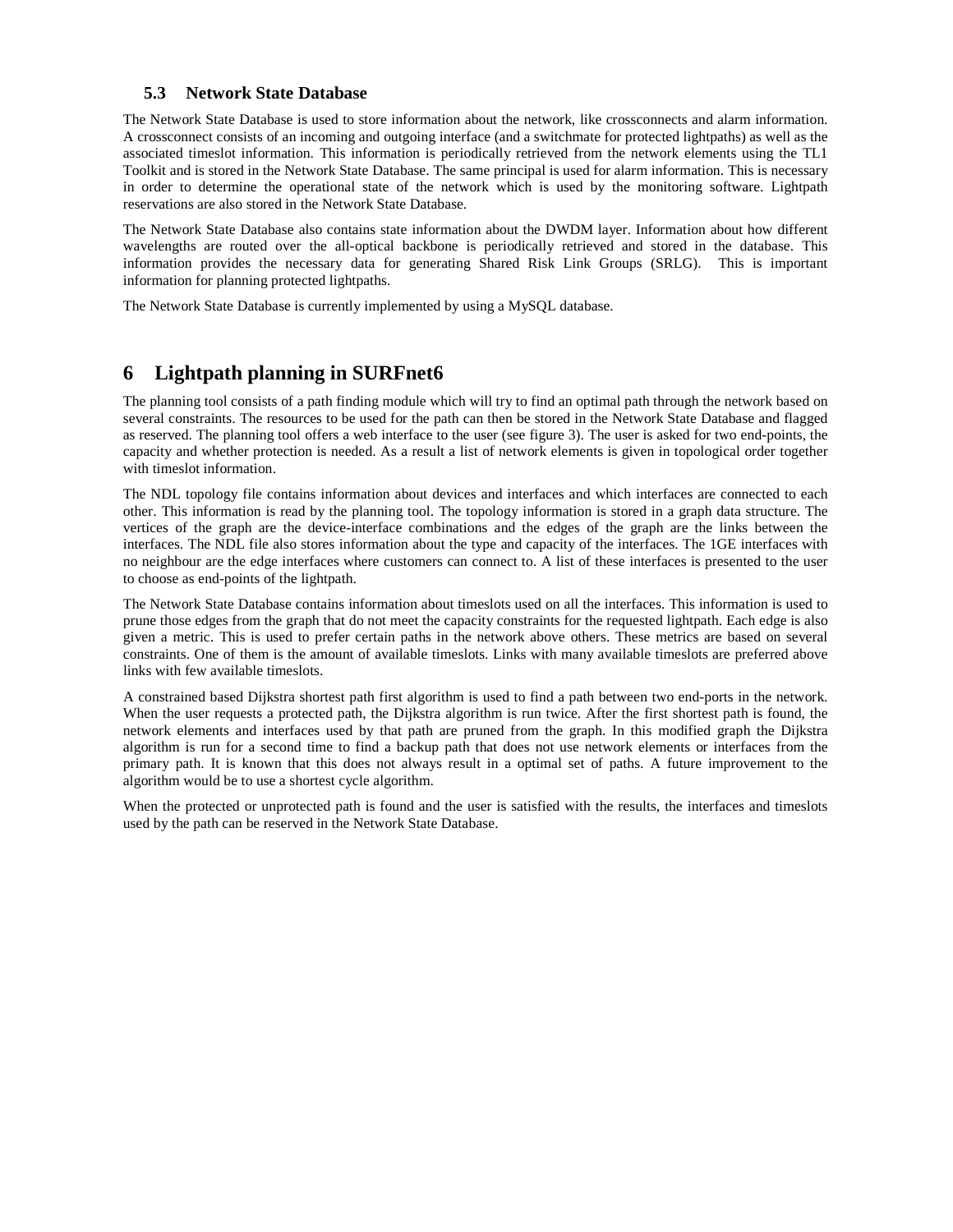

Figure 3 Lightpath planning in SURFnet6

## **7 Lightpath monitoring in NetherLight**

The TL1 Toolkit is used to periodically retrieve alarm and crossconnect information from the network elements. The alarms are related to specific interfaces and timeslots. The crossconnect information with the Circuit ID gives information about the devices and interfaces used by the lightpaths. All this information is stored in the Network State Database. This database also contains information about all the lightpaths.

The alarms are then correlated to the lightpaths and as a result a list of lightpaths is generated with corresponding status information. This list gives an overview of all the lightpaths with a status of *up* or *down*. See figure 4 and [4]. Because this list is generated by periodically retrieving information from the network elements, new lightpaths appear automatically without the need to edit any configuration files.

The list of lightpaths is presented as a web page with the Circuit IDs as hyperlinks. These hyperlinks point to detailed information about the lightpath. In this detailed view a list of all the network elements is shown, the interfaces that are used and the timeslots used on those interfaces. It also shows on which interface an alarm is present and a description of the alarm.

A graphical presentation of the lightpath is given showing the devices and interfaces that the lightpath uses. The links that are down are drawn in red.

This monitoring service was setup as an aid to fault resolution. The overview page with all the lightpaths is a quick way to identify which lightpaths are down. Clicking on the lightpath gives more detailed information about the section that is probably affected. In this way the engineer can quickly zoom into the problem spot.